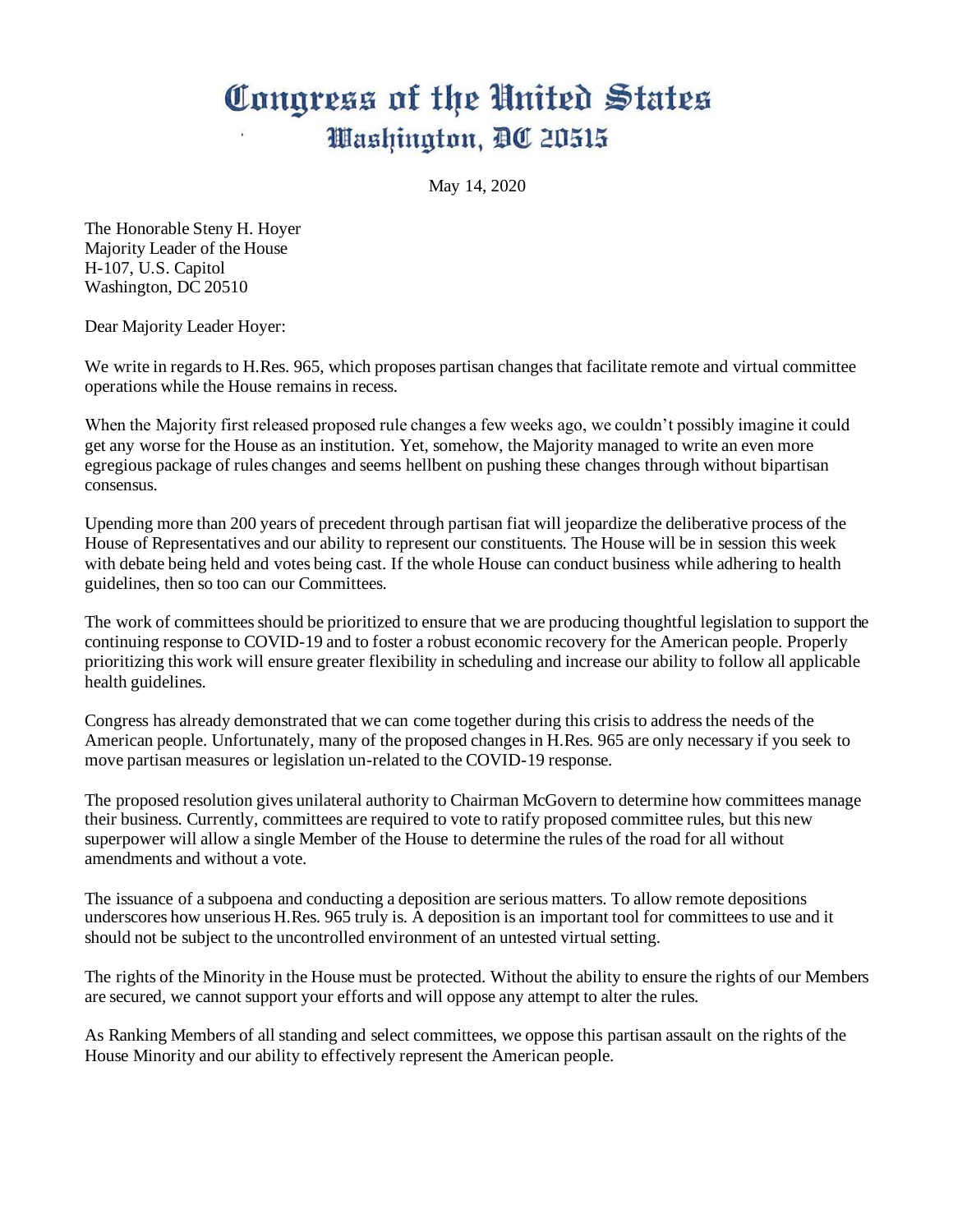Sincerely,

 $K - \eta$ iske

MICHAEL CONAWAY KAY GRANGER Ranking Member Ranking Member

Mar 1

MAC THORNBERRY STEVE WOMACK Ranking Member Ranking Member House Committee on Armed Services House Committee on the Budget

enua

VIRGINIA FOXX GREG WALDEN Ranking Member Ranking Member

8 Meto

KENNY MARCHANT PATRICK McHENRY Ranking Member **Ranking Member** 

Will T. MEal

MICHAEL McCAUL **MIKE ROGERS** Ranking Member **Ranking Member** 

 $m_{\Omega}$ 

RODNEY DAVIS JIM JORDAN Ranking Member Ranking Member Committee on House Administration House Committee on Judiciary

Kay Group

House Committee on Agriculture House Committee on Appropriations

House Committee on Education and Labor House Committee on Energy and Commerce

House Committee on Ethics House Committee on Financial Services

House Committee on Foreign Affairs House Committee on Homeland Security

Jardan

House Committee on Oversight and Reform